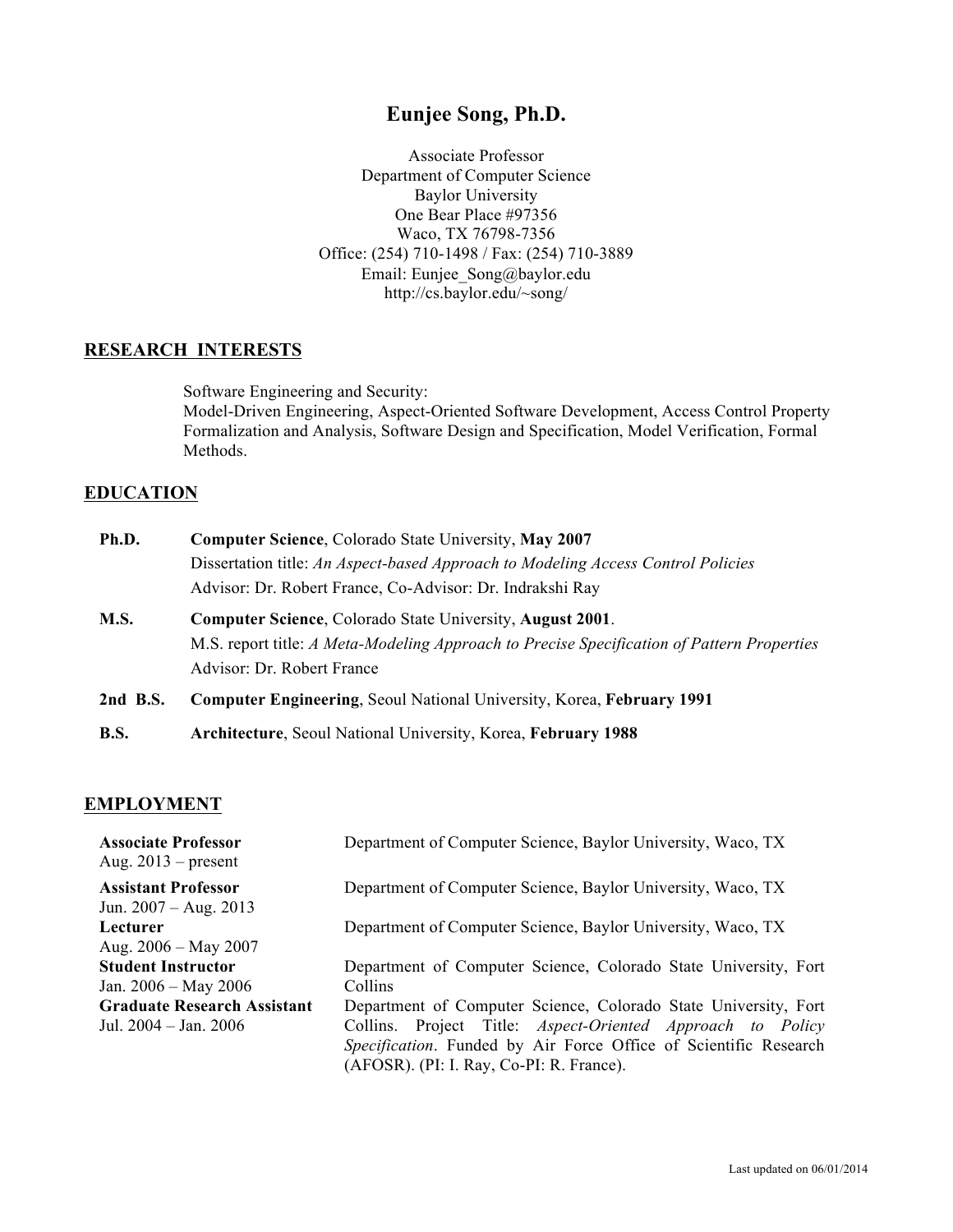| <b>Student Instructor</b><br>Jul. $2001 - Dec. 2003$<br>(3 Fall semesters) | Department of Computer Science, Colorado State University, Fort<br>Collins               |
|----------------------------------------------------------------------------|------------------------------------------------------------------------------------------|
| <b>Summer Research Intern</b>                                              | Qwest Telecommunication, Denver, Colorado                                                |
| Jul. 2001                                                                  | Title: <i>Development</i><br>Project<br>of Repository-based<br>Reuse<br>Infrastructures. |
| <b>Graduate Teaching Assistant</b><br>Jul. 1999 – May 2001                 | Department of Computer Science, Colorado State University, Fort<br>Collins               |
| <b>Part-time Instructor</b><br>Mar. 1997 – Jun. 1998                       | Department of Industrial Information, Tamna University, Jeju, Korea                      |
| <b>Software Engineer</b><br>Jan. 1991 – Feb. 1996                          | Korea Software Development Institute (KSDI), IBM Korea Inc.,<br>Seoul, Korea             |

# **SCHOLARLY ACTIVITY**

#### **Refereed Publications (Journals and Proceedings)**

- 1. Sangsig Kim, Dae-Kyoo Kim, Lunjin Lu, **Eunjee Song**, "Building hybrid access control by configuring RBAC and MAC features", Information & Software Technology 56(7): 763-792 (2014)
- 2. Tomas Cerny, Karel Cemus, Michael J. Donahoo, **Eunjee Song**, "Aspect-driven, Data-reflective and Context-aware User Interfaces Design", ACM SIGAPP Applied Computing Review Dec. 2013, Vol. 13, No. 4, pp. 53-66
- 3. Jun Lin, **Eunjee Song**, Nankai Pan, Hanil Kim, "Using Aspects to Improve Software Test Observability", Journal of Information, Volume 16 (8B), pp. 6301-6314, 2013.
- 4. Tomas Cerny, Michael J. Donahoo, **Eunjee Song**, "Towards Effective Adaptive User Interfaces Design", the 8th ACM Symposium on Research in Applied Computation (RACS) 2013, Montreal, QC, Canada, October, 2013. Acceptance rate: 23%.
- 5. Jun Lin, Jonathan Drake, **Eunjee Song**, Hanil Kim, "Framework-Based Approach for Interactive Multimedia Application", the  $7<sup>th</sup>$  ACM Symposium on Research in Applied Computation (RACS) 2012, pp. 364-370, San Antonio, TX, October, 2012. **Acceptance rate**: 23%.
- 6. Nankai Pan, **Eunjee Song**, "An Aspect-Oriented Testability Framework", the 7th ACM Symposium on Research in Applied Computation (RACS) 2012, pp. 356-363, San Antonio, TX, October, 2012. **Acceptance rate**: 23%. [**Best Conference Paper Award, one of two best papers]**
- 7. Sanjeev Arora, **Eunjee Song**, Yoonjeong Kim, "Modified Hierarchical Privacy-aware Role Based Access Control Model", the 7th ACM Symposium on Research in Applied Computation (RACS) 2012, pp. 344-347, San Antonio, TX, October, 2012 (for Short Paper and Poster Presentation).
- 8. Tomas Cerny, **Eunjee Song**, "Model-Driven Rich Form Generation", the Journal of Information, Special Issue on Research in Applied Computation, Vol. 15, No. 7, July 2012, pp. 2695-2714, International Information Institute. [indexed by SCI (Science Citation Index) Expanded] **Impact factor**: 0.25
- 9. Tomas Cerny, **Eunjee Song**, "UML-based Enhanced Rich Form Generation", ACM International Conference on Research in Applied Computation Symposium (RACS) 2011, pp. 192-199, Miami, FL, November, 2011. **Acceptance rate**: 25%
- 10. Wuliang Sun, **Eunjee Song**, Paul C. Grabow, Devon M. Simmonds, "Toward an Integrated Tool Environment for Static Analysis of UML Class and Sequence Models", Journal of Universal Computer Science, vol. 16, no. 17, pp. 2435-2454, 2010. [indexed by SCI Expanded] **Impact factor**: 0.398, **5-yr impact factor**: 0.489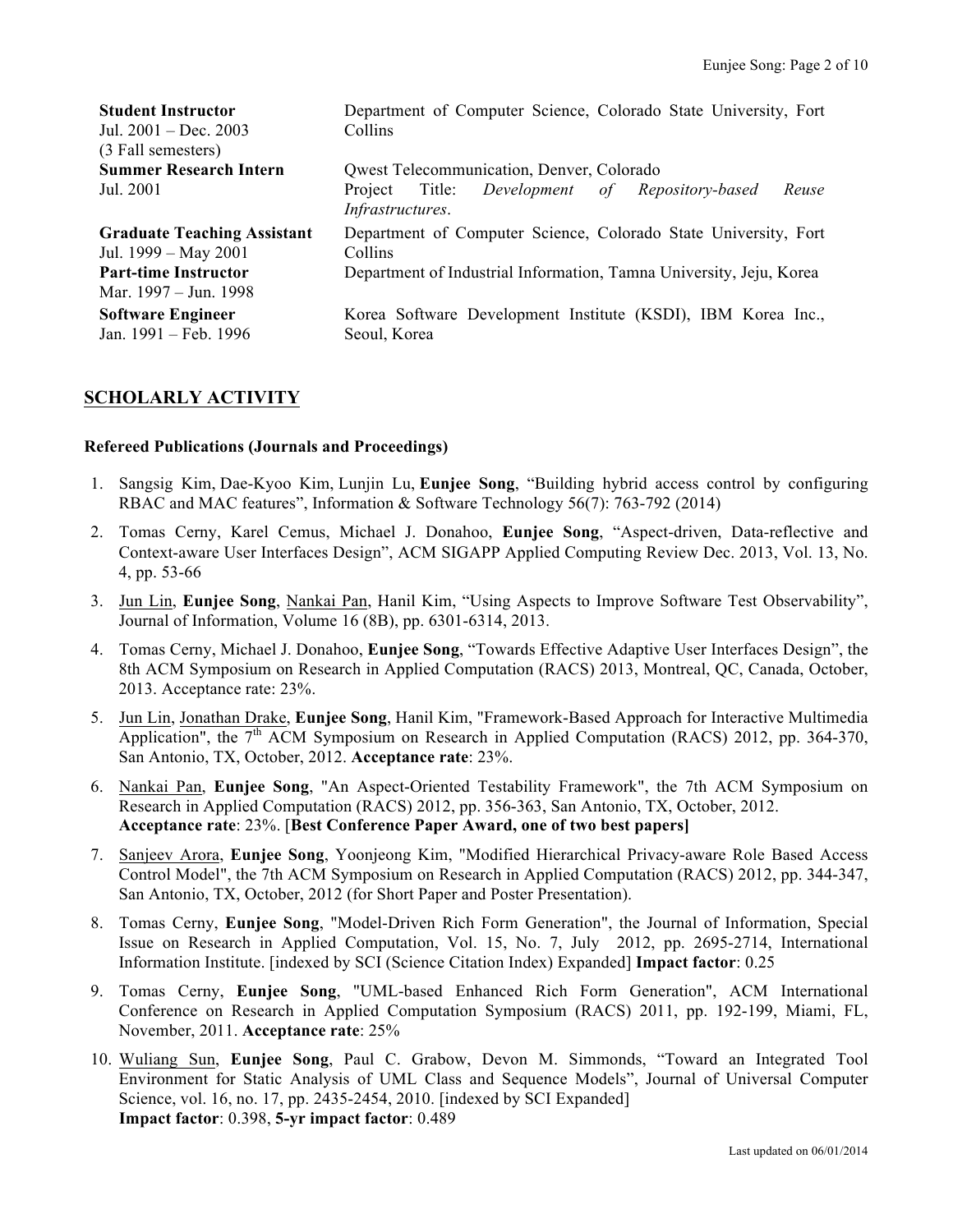- 11. Tomas Cerny, **Eunjee Song**, "A Profile Approach to Using UML Models for Rich Form Generation", International Conference on Information Science and Applications (ICISA) 2010, Seoul, Korea, April, 2010.
- 12. Yoonjeong Kim, **Eunjee Song**, "Privacy-aware Role Based Access Control Model: Revisited for Multi-Policy Conflict Detection", International Conference on Information Science and Applications (ICISA) 2010, Seoul, Korea, April, 2010.
- 13. Vidhi Thapa, **Eunjee Song**, Hanil Kim, "An Approach to Verifying Security and Timing Properties in UML Models", 15th IEEE International Conference on Engineering of Complex Computer Systems (ICECCS) 2010, St. Anne's College, University of Oxford, March, 2010. **Acceptance rate**: 23% (24/103)
- 14. Wuliang Sun, **Eunjee Song**, Paul C. Grabow, Devon M. Simmonds, "XMI2USE: A Tool for Transforming XMI to USE Specifications", 5th International Workshop on Foundations and Practices of UML (FP-UML) in conj. with 28th International Conference on Conceptual Modeling (ER) 2009, Gramado, Brazil, November, 2009. **Acceptance rate**: 41.6%
- 15. Devon M. Simmonds, Y. Raghu Reddy, **Eunjee Song**, Emanuel Grant, "A Comparison of Aspect-Oriented Approaches to Model Driven Engineering", International Conference on Software Engineering Research & Practice (SERP) 2009, Las Vegas, NV, July, 2009.
- 16. Nathan V. Roberts, **Eunjee Song**, Paul C. Grabow, "Model Interfaces for Two-Way Obliviousness" Proceedings of Software Engineering Track in 24th Annual ACM Symposium on Applied Computing (SAC), Honolulu, HI, March, 2009. **Acceptance rate**: 29%
- 17. **Eunjee Song**, Hanil Kim, Wuliang Sun, "A Property-based Verification Approach in Aspect-Oriented Modeling", Short Paper/Poster Session in 24th Annual ACM Symposium on Applied Computing (SAC), Honolulu, HI, March, 2009.
- 18. **Eunjee Song**, Robert France, Indrakshi Ray, and Hanil Kim, "Checking Policy Enforcement in an Access Control Aspect Model", the Journal of Information, Special Issue on Convergence Computing, Vol. 11, No. 5, September 2008, pp. 541-552, International Information Institute. [indexed by SCI Expanded] **Impact factor**: 0.25
- 19. Paul Edelman and **Eunjee Song**, "Attack Patterns and Secure Software Design", Proceedings of the International Conference on Convergence Technology and Information Convergence (CTIC) '08, Jeju, Korea, November 2008.
- 20. **Eunjee Song**, Shuxin Yin, and Indrakshi Ray, "Using UML to Model Relational Database Operations", Computer Standards & Interfaces, Volume 29, Issue 3, Elsevier, March 2007, pp. 343-354. [indexed by SCI Expanded] **Impact factor**: 1.257, **5-yr impact factor**: 1.118
- 21. **Eunjee Song**, Robert France, Indrakshi Ray, and Hanil Kim, "Checking Policy Enforcement in an Access Control Aspect Model", Proceedings of the International Conference on Convergence Technology and Information Convergence (CTIC) '07, Anaheim, CA, November 2007.
- 22. Y. R. Reddy, Sudipto Ghosh, Robert B. France, Greg Straw, J. M. Bieman, Nathan McEachen, **Eunjee Song**, and Geri Georg, " Directives for Composing Aspect-Oriented Design Class Models", Transactions on Aspect-Oriented Software Development, LNCS Volume 3880, Springer-Verlag, pp. 75-105, 2006.
- 23. **Eunjee Song**, Raghu Reddy, Robert B. France, Indrakshi Ray, Geri Georg, and Roger Alexander, "Verifiable Composition of Access Control and Application Features", 10th ACM Symposium on Access Control Models and Technologies (SACMAT) 2005, Stockholm, Sweden, June 1-3, 2005. **Acceptance rate**: 21%
- 24. Robert B. France, Dae-Kyoo Kim, **Eunjee Song**, and Sudipto Ghosh, "Using Roles to Characterize Model Families", 10th OOPSLA Workshop on Behavioral Semantics: Back to the Basics, October 15, 2003. (Refereed)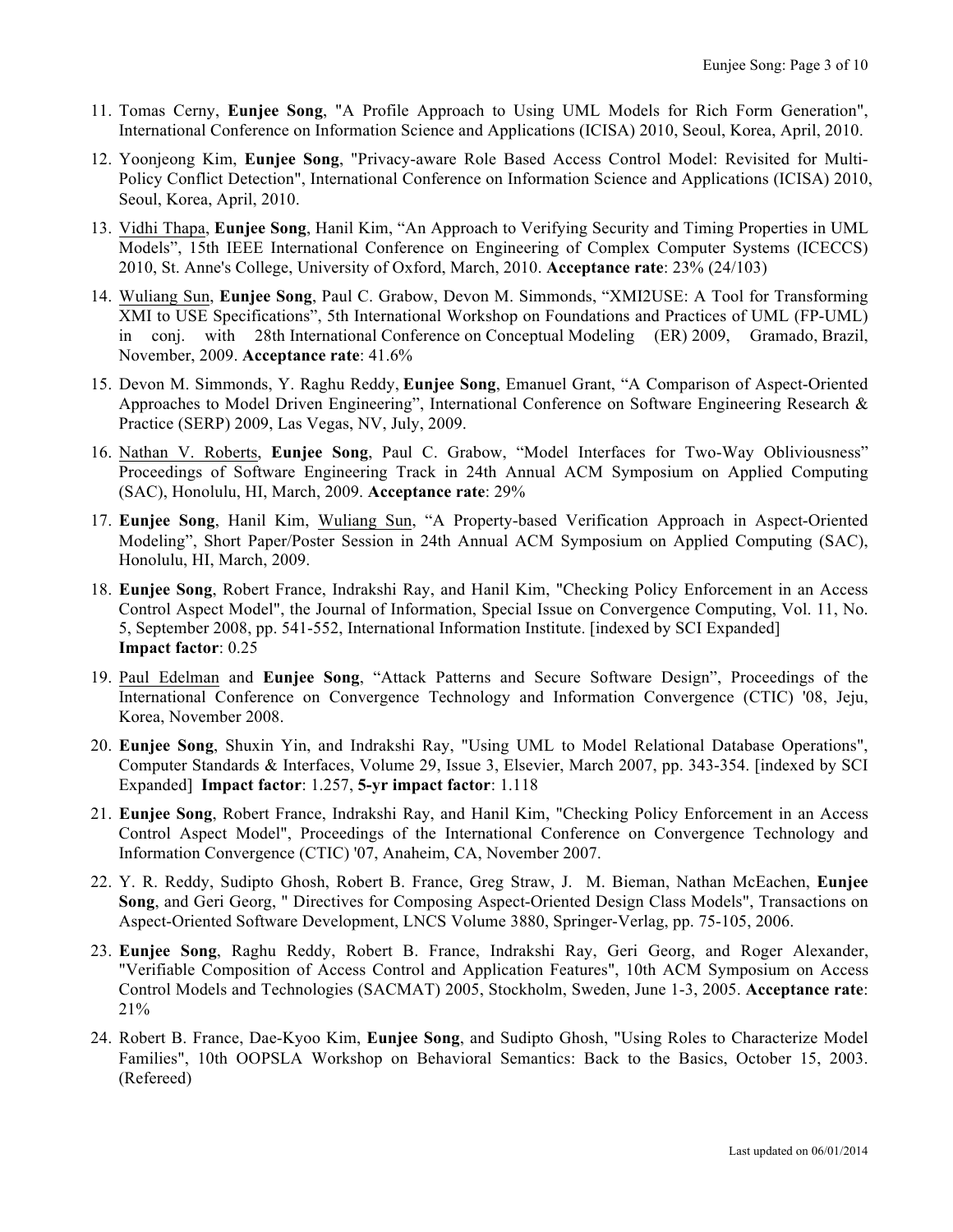- 25. Robert B. France, Dae-Kyoo Kim, Sudipto Ghosh, and **Eunjee Song**, "UML-Based Pattern Specification Technique", IEEE Transactions on Software Engineering. Vol. 30, number 3, pp 193-206, March 2004. [indexed by SCI] **Impact factor**: 1.980, **5-yr impact factor**: 3.083
- 26. Robert B. France, Sudipto Ghosh, **Eunjee Song**, and Dae-Kyoo Kim, "A Metamodeling Approach to Pattern-based Model Refactoring", IEEE Software Special Issue on Model-Driven Development, Vol.20. No.5. September/October 2003. [**indexed by SCI**] **Impact factor**: 1.508, **5-yr impact factor**: 1.443
- 27. Dae-Kyoo Kim, Robert B. France, Sudipto Ghosh, and **Eunjee Song**, "A UML-Based Metamodeling Language to Specify Design Patterns", In Proceeding of Workshop on Software Model Engineering (WiSME) in conj. with UML 2003, San Francisco, CA, October 2003.
- 28. Greg Straw, Geri Georg, **Eunjee Song**, Sudipto Ghosh, Robert B. France, and James M. Bieman, "Model Composition Directives", the 7th International Conference on Unified Modeling Language (UML), Lisbon, Portugal, October 10-15, 2004.
- 29. Dae-Kyoo Kim, Robert B. France, Sudipto Ghosh, and **Eunjee Song**, "A Role-Based Metamodeling Approach to Specifying Design Patterns", 27th Annual International Computer Software and Applications Conference (COMPSAC), Dallas, TX, November 3-6, 2003.
- 30. Dae-Kyoo Kim, Robert B. France, Sudipto Ghosh, and **Eunjee Song**, "Using Role-Based Modeling Language (RBML) as Precise Characterizations of Model Families," 8th IEEE International Conference on Engineering of Complex Computer Systems (ICECCS), Greenbelt, MD, December 2-4, 2002. **Acceptance rate**: 44%
- 31. Sudipto Ghosh, Dae-Kyoo Kim, Robert B. France, and **Eunjee Song**, "Using Role Models as Precise Characterizations of Model Families", 11th OOPSLA Workshop on Behavioral Semantics: Serving the Customer, November 4, 2002.
- 32. **Eunjee Song**, Robert B. France, Dae-Kyoo Kim, and Sudipto Ghosh, "Using Roles for Pattern-Based Model Refactoring", Workshop on Critical Systems Development in conj. with UML (CSDUML), September 30 - October 4, 2002, Dresden, Germany.

## **Book Chapter**

1. Robert B. France, Dae-Kyoo Kim, **Eunjee Song**, and Sudipto Ghosh, "Using Roles to Characterize Model Families", Practical Foundations of Business and System Specifications, pp. 179-195. Haim Kilov, Editor, Kluwer Academic Publisher. August, 2003, ISBN: 1402014805

## **Doctoral Dissertation**

1. **Eunjee Song**, "An Aspect-based Approach to Modeling Access Control Policies", Colorado State University, May 2007

## **Other Short Papers/Posters**

- 1. Yoonjeong Kim, Hyun-Hea Na, Ji-Youn Lee, and **Eunjee Song**, "An Arithmetic Operation Implementation Strategy for Privacy-Aware Role-Based Access Control", Poster Presentation at the 20<sup>th</sup> USENIX Security Symposium, San Francisco, CA, August, 2011. (Refereed)
- 2. **Eunjee Song**, "Toward an Integrated Tool Environment for Verifying Security and Timing Properties in UML Models", Poster Presentation at 11th KOCSEA (Korean Computer Scientists and Engineers Association in America) Technical Symposium, Vienna, VA, November, 2010. (Invited)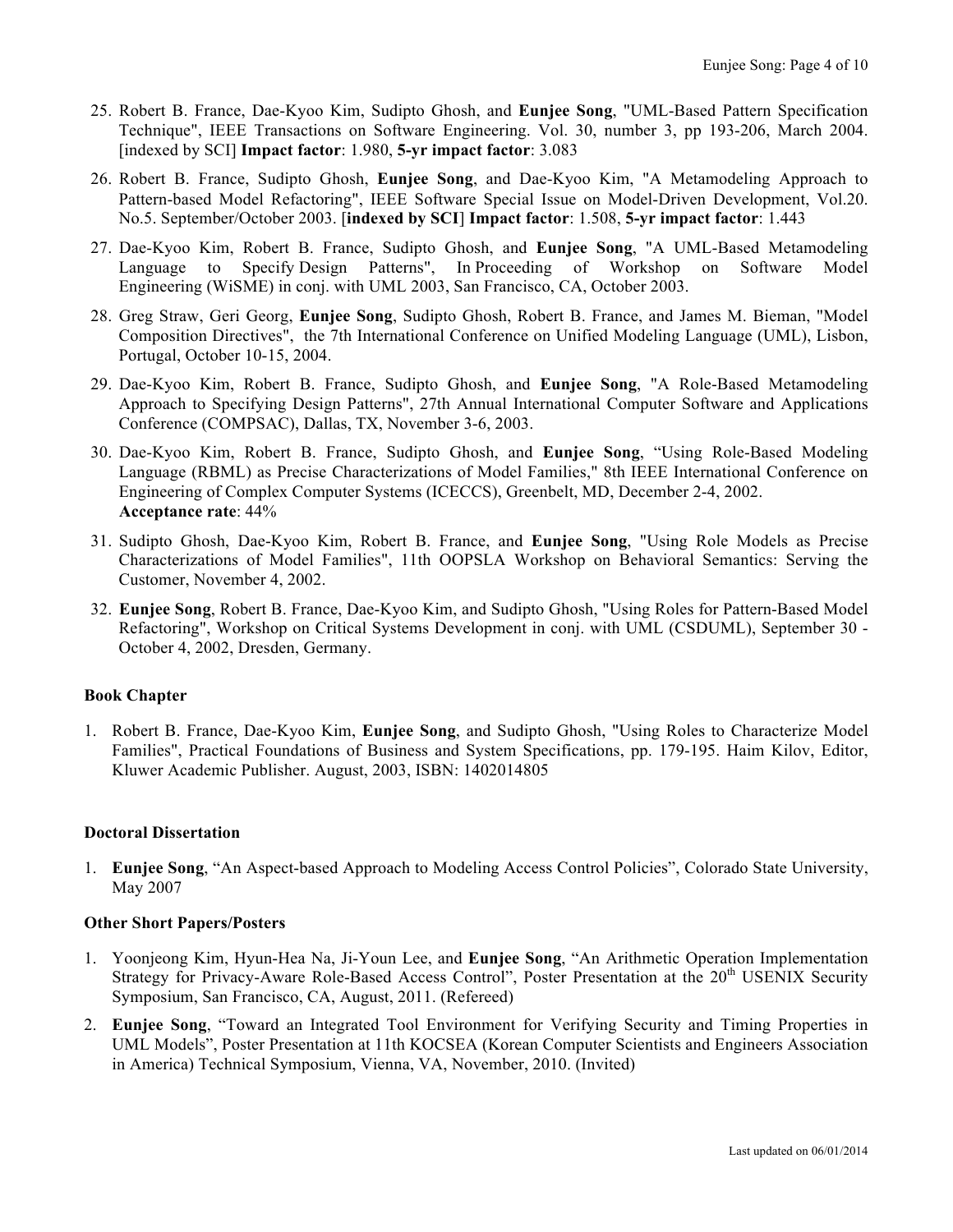- 3. **Eunjee Song** and Nathan V. Roberts, "Verifiable aspect composition in UML models", 2nd IEEE International Conference on Secure System Integration and Reliability Improvement (SSIRI 2008), Yokohama, Japan, July, 2008. **Citation count**: 3/3
- 4. **Eunjee Song**, Robert B. France, and Indrakshi Ray, "A Rigorous Approach to Incorporating Access Control Features into Applications", Poster Session in 8th International Conference on Model Driven Engineering Languages and Systems (MoDELS), Montego Bay, Jamaica, October 2005 (Refereed)
- 5. Jin-hee Ko, Eui-young Kang, Hanil Kim, and **Eunjee Song**, "A Comparison of Elementary Students' Web Searching Behaviors according to Personality Types", Discussion session in The 2005 International Conference on Frontiers in Education: Computer Science and Computer Engineering (FECS 2005), Las Vegas, NV, June 20-23, 2005
- 6. **Eunjee Song**, Indrakshi Ray, and Robert B. France, "A Formal Approach to Incorporating Access Control Features into Applications", Poster Session at Information Science and Technology Colloquium, Fort Collins, CO, April, 2005.
- 7. **Eunjee Song**, Indrakshi Ray, and Robert B. France, "A Formal Approach to Incorporating Access Control Features into Applications", Poster Session at Computer Science Research Symposium, Fort Collins, CO, April, 2005.

## **Technical Report**

1. Robert B. France, Dae-Kyoo Kim, and **Eunjee Song**, "Role-Based Modeling Language (RBML) Specification V1.0", Technical Report 02-106, Computer Science Department, Colorado State University, 2002

## **Software developed**

1.  $XMLUSE<sup>1</sup>$  (with my former student Wuliang Sun). This software is an MDA-based model transformation tool, which generates a USE specification file from an XMI file that is exported by an EMF-based UML modeling tool such as IBM Rational Software Architect.

## **Invited Talks/Presentations**

- 1. "UML-based Enhanced Rich Form Generation", Presentation at ACM Research in Applied Computation Symposium (RACS) 2011, Miami, FL, November, 2011
- 2. "Using Model-Driven Engineering (MDE) Techniques for Complex Software Development", Baylor/CTU Joint Workshop, Czech Technical University, Prague, Czeck Republic, September, 2011
- 3. "Using Model-Driven Engineering (MDE) Approaches in Complex Software System Development", Invited Talk at IBM Watson Research, Hawthorne, NY, March, 2011
- 4. "Toward an Integrated Tool Environment for Verifying Security and Timing Properties in UML Models", Poster Presentation at 11th KOCSEA (Korean Computer Scientists and Engineers Association in America) Technical Symposium, Vienna, VA, November, 2010.
- 5. "Overview on Model-Driven Engineering (MDE) Approaches in Complex Software System Development", Invited Talk at Division of Computer Engineering, Seoul Women's University, Seoul, Korea, June 25, 2010.
- 6. "Overview on Model-Driven Engineering (MDE) Approaches in Complex Software System Development", Invited Talk at Data Mining & Knowledge Engineering Lab, Hanyang University, Seoul, Korea, June 11, 2010

 <sup>1</sup> http://cs.baylor.edu/~song/xmi2use.html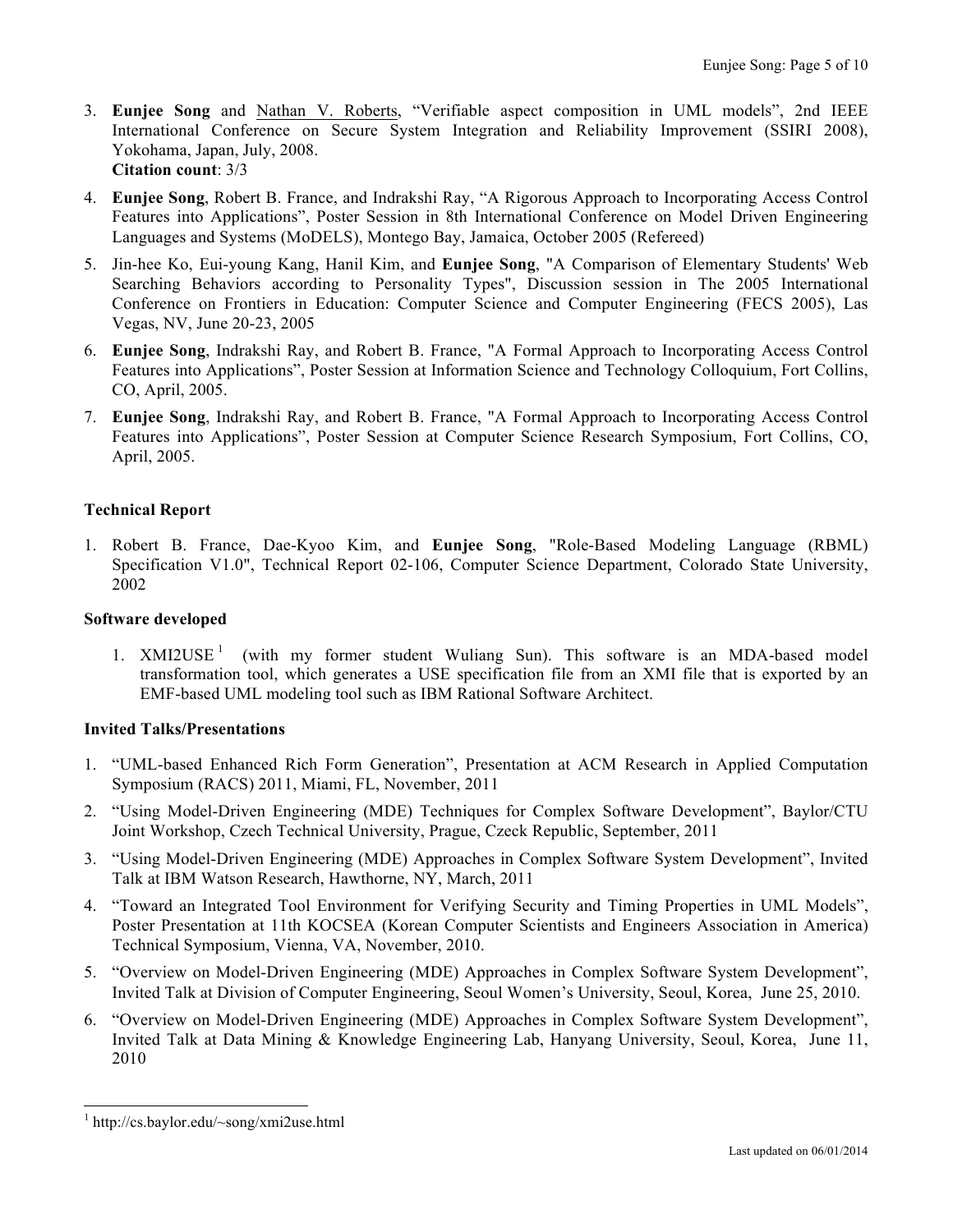- 7. "Overview on Model-Driven Engineering (MDE) Approaches in Complex Software System Development", Invited Talk at SERC-FIT Project Seminar, Dankook University, Yongin, Korea, June 10, 2010.
- 8. "Overview on Model-Driven Engineering (MDE) Approaches in Complex Software System Development", Invited Talk at Division of Multimedia Science, Sookmyung Women's University, Seoul, Korea, June 9,2010.
- 9. "An Approach to Verifying Security and Timing Properties in UML Models", Presentation at 15th IEEE International Conference on Engineering of Complex Computer Systems, St. Anne's College, University of Oxford, March, 2010
- 10. "Overview on a Model-Driven Engineering (MDE) Approach for Complex Software Development", Invited Talk at Baylor Physics Department Colloquium, February, 24, 2010
- 11. "XMI2USE: A Tool for Transforming XMI to USE Specifications", 5th International Workshop on Foundations and Practices of UML (FP-UML) in conj. with 18<sup>th</sup> International Conference Conceptual Modeling (ER 2009), Gramado, Brazil, November, 2009.
- 12. "A Property-based Verification Approach in Aspect-Oriented Modeling", Poster Presentation at Texas Research Exchange Fest '09, Texas A&M University, College Station, TX, September, 2009
- 13. "Model Interfaces for Two-Way Obliviousness", Paper Presentation at 24th Annual ACM Symposium on Applied Computing (SAC), Honolulu, HI, March, 2009.
- 14. "A Property-based Verification Approach in Aspect-Oriented Modeling", Poster Presentation in 24th Annual ACM Symposium on Applied Computing (SAC), Honolulu, HI, March, 2009.
- 15. "A Rigorous Approach to Incorporating Access Control Features into Applications", Invited Talk at 9th KOCSEA (Korean Computer Scientists and Engineers Association in America) Technical Symposium, Vienna, VA, October 25th to 26th, 2008
- 16. Research Presentation to NSF Program Directors, Dr. Karl Levitt (Cyber Trust & Trustworthy Computing, CISE) and Dr. Sol Greenspan (CCF Core and Software Engineering, CISE), Arlington, VA, October 24th & 27th, 2008
- 17. "Checking Policy Enforcement in an Access Control Aspect Model", Int'l Conference on Convergence Technology and Information Convergence (CTIC) 2007, Anaheim, CA, November 2, 2007
- 18. "Aspect-based Model-Driven Software Development: Part 1 & 2", IT Research Center (ITRC), Jeju, Korea, July 18-19, 2007.
- 19. "An Aspect-Based Approach to Modeling Access Control Policies", Department of Computer Education, Cheju National Univ., Jeju, Korea, July 12, 2007
- 20. "Study abroad at IT-related graduate programs in US and career opportunities after graduation", Women in Science and Engineering (WISE), Jeju, Korea, July 12, 2007
- 21. "Verifiable Composition of Access Control and Application Features", 10th ACM Symposium on Access Control Models and Technologies (SACMAT) 2005, Stockholm, Sweden, June 1-3, 2005.

# **GRADUATE STUDENTS MENTORED**

## **Current Student:**

• Xiyan Cao, M.S. Candidate, Fall 2010 – present. AssetWorks, San Antonio, TX

## **Master's degrees supervised as committee chairperson:**

• Jun Lin, M.Sc. in Computer Science, Aug. 2013. Project title: "Improving Software Testability by Using Precisely Defined Models," now in National Instruments Co., Austin, TX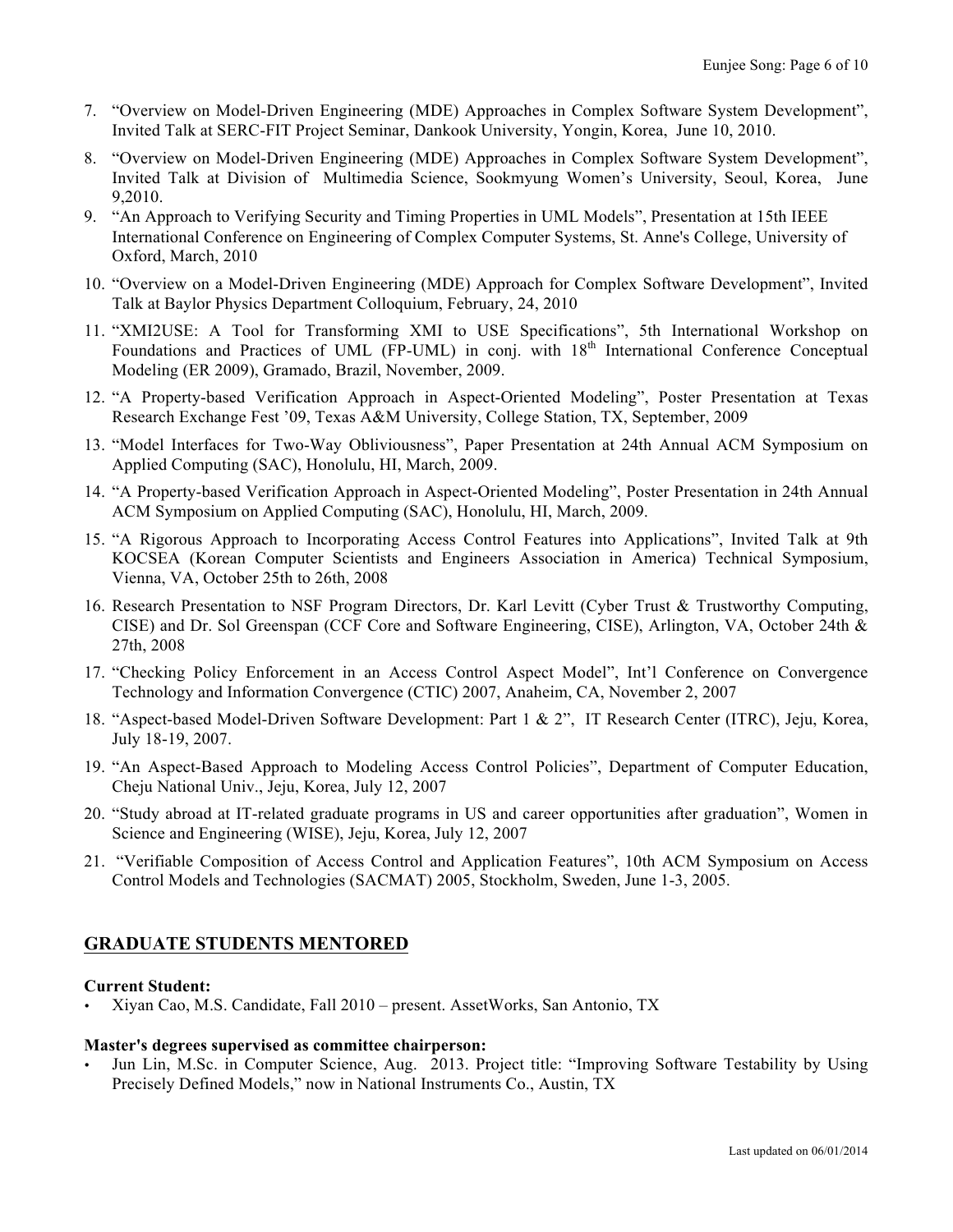- Wuliang Sun, M.Sc. in Computer Science, May 2010, Thesis Title: "An OCL-based Verification Approach to Analyzing Static Properties of a UML Model," currently PhD Student at Colorado State Univ.
- Vidhi Thapa, M.Sc. in Computer Science, Dec. 2009, Project title: "OCL-Based Validation of Security and Timing Requirements"
- Nathan V. Roberts, M.Sc. in Computer Science, Aug. 2008, Thesis Title: "Two-Way Obliviousness in General Aspect-Oriented Modeling," currently PhD Student at UT Austin

#### **Department/Outside committee member for the following students:**

- Diego Estrada, M.S. in Electrical & Computer Engineering, August 2013, Thesis: Implementation of a Multi-Agent System in Java Agent Development Framework for a Large-Scale Fossil-Fuel Electrical Power Unit Control
- Petr Praus, M.S., in Computer Science, August 2013, Project title: Multicurrency and Money Supply Control in Proof-of-Work Virtual Currencies
- Craig S. Williams, M.S. in Electrical & Computer Engineering, August 2011, Thesis Title: Design and Implementation of a Multi-Agent Optimized Control System for a Large-Scale Fossil-Fuel Electrical Power Unit
- Chengsen Song, M.S. in Computer Science, August 2011, Project title: A Testbed for Networked Control Systems
- Yao Yao, M.S. in Computer Science, August 2011, Project title: MovieOracle System
- Kevin Rooney, M.S. in Computer Science, July 2011, Project title: New Certificate and Web Services for the ACM-ICPC Contest Management System
- George Montanez, May 2011, Thesis title: Information Storage Capacity of Genetic Algorithm Fitness Maps.
- Zhuocheng Yang, M.S. in Electrical & Computer Engineering, July 2010, Thesis Title: Remotely Sensed Hyperspectral Image Unmixing

## **TEACHING EXPERIENCE**

## **At Baylor University**

• **Advanced Software Engineering: CSI5354** (Graduate level) Spring 2012, Spring 2011, Spring 2010, Spring 2009 , Spring 2008 • **Software Engineering: CSI5324** (Graduate level) Fall 2014, Fall 2013, Fall 2012, Fall 2011, Fall 2010, Fall 2009, Fall 2008, Fall 2007, Fall 2006 • **Software Quality Assurance & Testing: CSI3373** (Junior/Senior level) Fall 2014, Spring 2014, Spring 2013, Spring 2012, Spring 2011, Spring 2011 • **Software Engineering II: CSI3372** (Junior/Senior level) Fall 2014, Fall 2013, Fall 2012, Fall 2011, Fall 2010, Spring 2010, Fall 2009, Spring 2009 • **Capstone Design Project (Senior Level)** • **Principles of Software Design: CSI3342**  (Junior/Senior level) Spring 2014, Spring 2013 Spring 2008, Spring 2007 • **Discrete Structures: CSI2350**  (Freshman/Sophomore level) Fall 2008, Fall 2007 **At Colorado State University** • **Software Specification & Design: CS517DL** (Graduate level on-line course) Spring 2006 • **Object-Oriented Design: CS414DL**  (Senior/Graduate level on-line course) Fall 2003, Fall 2002, Fall 2001 • **Software Development Methods: CS314 (**Junior/Senior level) Spring 2002, Spring 2001, Fall 2000. (Graduate Teaching Assistant**)** • **Discrete Structures: CS166**  (Freshman/Sophomore level) Spring 2000, Fall 1999. (Graduate Teaching Assistant**)**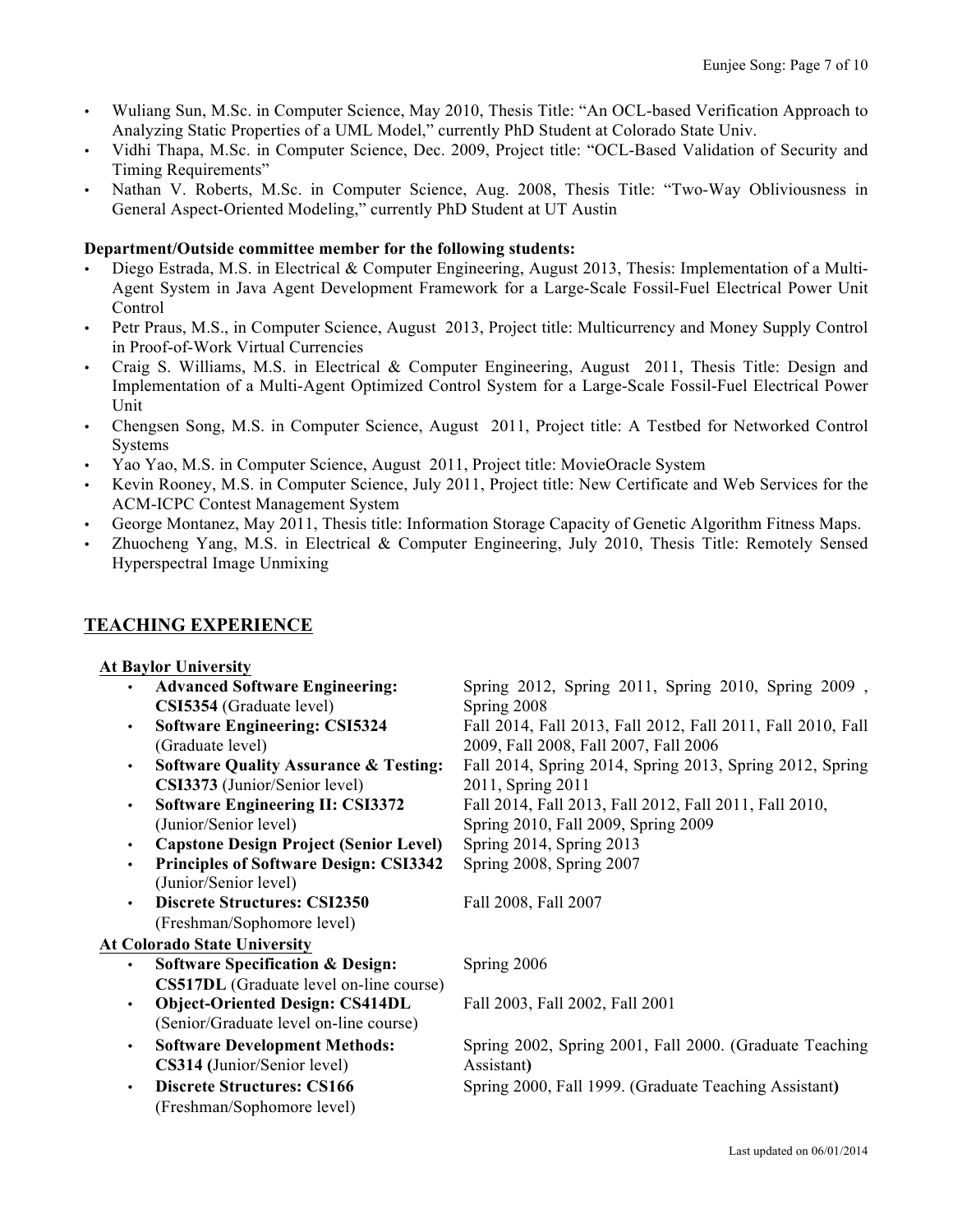**At Tamna University, Jeju, Korea.**

- **Computer Architecture** (Junior level) Fall 1997, Spring 1997.
- **Introduction to Computer Science**  (Freshman level)
- **Utilization of Computer and Applications** (Computer literacy course for non-CS major students)

Spring 1998.

Spring 1998, Fall 1997, Spring 1997.

# **GRANT ACTIVITY**

**Grants – awarded (external grants in bold)**

- 1. **"Development of virtual memory system on multi-server and application software to provide real-time processing of exponential transaction and high availability service", Ministry of Knowledge Economy (MKE), Korea, \$9,000 (Co-PI with other four co-PIs from two universities, one research institute and one company in Korea<sup>2</sup> , total \$4.4M for three years), awarded for Summer 2013.**
- 2. **FWMSH University Research Partnership Grant, Fort Worth Museum of Science & History (FWMSH), \$6,000 + Equipments (approx. \$1,500), 8/2012-12/2012 (PI), "***FWMSH user interaction innovation project***", awarded for Fall 2012, to be extended for Spring 2013.**
- 3. Summer Sabbatical, Baylor University, 6/2012-7/2012, "*A UML-based Constraints Analysis Approach*".
- 4. **FWMSH University Research Partnership Grant, Fort Worth Museum of Science & History (FWMSH), \$12,000 + Equipments (approx. \$1,000), 8/2011-5/2012 (PI), "***Enhancement of the Energy City Exhibit***", first awarded for Fall 2011, renewed for Spring 2012, completed.**
- 5. 2011 KEEN Innovation Grant from the Kern Family Foundation, \$1,500, 12/2010-7/2011, "*Planning and Implementation of Testing Practice Studio for CSI3373*"
- 6. **Study on the Organization of Secure Web Environment, National Research Foundation (NRF) of Korea, \$1,800 (sub-project title: Privacy-aware Role-based Access Control), 1/2011-12/2012 (PI: Dr. Yoonjeong Kim, Seoul Women's University, Korea).**
- 7. **New Generation Financial Software Framework based on Software Engineering Methodology and Financial Engineering Knowledge Base, The National IT Industry Promotion Agency NIPA, \$2,500 (travel support on visiting Korea for an inviting talk and joint meeting, June 2010), (PI: Dr. Jongmoo Choi, Dankook University, Korea)**
- 8. Summer Sabbatical, Baylor University, 7/2010, "*A UML-Based Approach to Specifying and Analyzing Security Properties in Temporal Domain*".
- 9. Young Investigator Development Program (YIDP) grant, Baylor University, \$21,000, 6/2009-5/2010 (PI), "*A Verifiable Composition Approach for Trustworthy System Development*".
- 10. University Research Committee (URC) grant, Baylor University, \$7,500, 6/2009-5/2010 (Co-PI, with Dr. Randal L. Vaughn, Department of Information Systems), "*Security Intelligence Cooperative*".
- 11. University Research Committee (URC) grant, Baylor University, \$5,100, 6/2007-5/2008 (PI), "*Aspect Oriented Design of Trustworthy Software*".
- 12. New faculty start-up grant from Baylor University, 6/2007 5/2010 (PI).

## **Proposals – submitted, not awarded**

<sup>&</sup>lt;sup>2</sup> Seoul National University, Seoul National University of Science and Technology, Korea Electronics Technology Institute and Winway Systems Inc.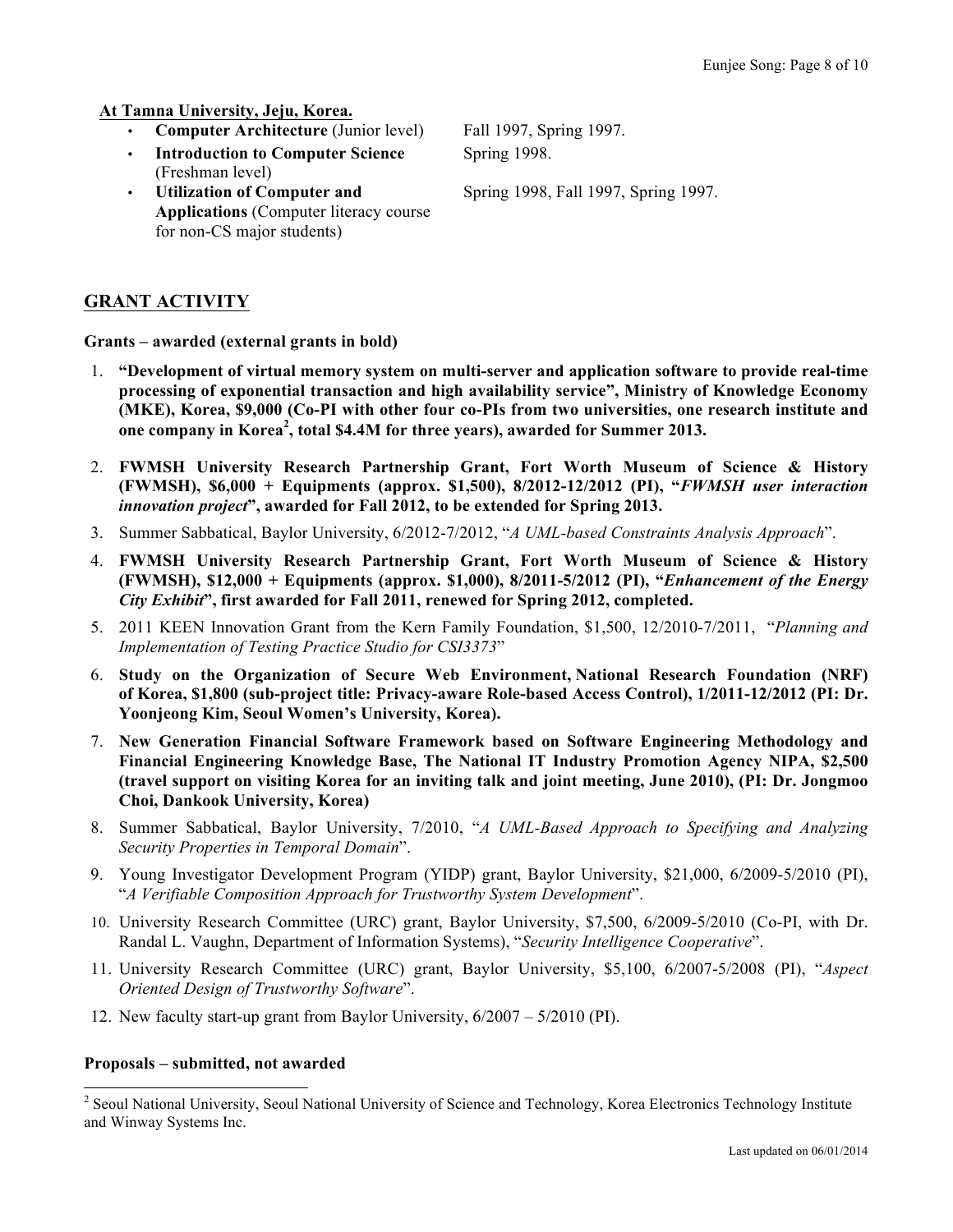- *1.* "*A Lightweight Framework for Constraints Violation Investigation in Evolving Models*", National Science Foundation (NSF) Trustworthy Computing (TC) program, \$133,092 (PI), submitted on December 17, 2010.
- 2. "*A collaborative research on Software Engineering Curricula & Teaching Material Repository",* NSF International Research and Education: Planning Visits and Workshops (NSF 04-035), \$59,659 (Co-PI with other nine co-PIs from six universities), Submitted on September 20, 2010.
- 3. "*Aspect-based Model Analysis Techniques for Dependable Information Systems,*" Sloan Research Fellowships (PI), Submitted on September 15, 2010.
- 4. "*Aspect-based Model Analysis Techniques for Defense Information Systems*," Defense Advanced Research Projects Agency (DARPA), DSO, Phase I of the Computer Science Study Group (CSSG) (PI), \$82,000 for 1st year (PI), submitted in August 2009
- 5. *"Verifiable Composition of Access Control and Application Features*," National Science Foundation (NSF) Cyber Trust (CT) program, \$251,389 (PI), submitted in March 2008

## **HONORS/AWARDS**

| <b>Best Conference Paper Award</b><br>2012     | Best Conference Paper Award at the 6 <sup>th</sup> Annual Research in Applied<br>Computation Symposium (RACS) 2012 Sponsored by ACM SIGAPP                                                                                                                                                                                                                                                                                                                                            |
|------------------------------------------------|---------------------------------------------------------------------------------------------------------------------------------------------------------------------------------------------------------------------------------------------------------------------------------------------------------------------------------------------------------------------------------------------------------------------------------------------------------------------------------------|
| <b>Anita Reed Teaching Award</b><br>2004       | Computer Science Department, Colorado State University<br>• Awarded annually to a graduate student in Computer Science with<br>demonstrated dedication to education and excellence in teaching.                                                                                                                                                                                                                                                                                       |
| <b>IBM Informal Awards</b><br>1996, 1995, 1992 | IBM Korea Inc., Seoul, Korea<br>• Awarded for the following accomplishments as a software engineer:<br>new service contracts from marketing promotions targeting customer<br>executives (1996), quality development of Business Application<br>System/400 and appreciation from customer executives in consulting<br>and demonstration sessions (1995), contribution to gathering and<br>requirements for Hospital Information<br>validating<br>System<br>(MedSolution) Series (1992) |

## **ACADEMIC SERVICE**

#### **Program Committee**

- ACM SIGAPP Symposium on Applied Computing (SAC), 2008, 2009, 2010, 2011, 2012, 2013, 2014
- ACM SIGAPP Research in Applied Computation Symposium (RACS), 2010, 2011, 2012, 2013
- IEEE International Conference on Trust, Security and Privacy in Computing and Communications (TrustCom), 2011
- IEEE International Workshop on High Performance and Transparent Computing (HPTC), 2013
- International Workshop on Secure systems methodologies using patterns (SPattern) , 2010
- International Conference on Convergence Technology and Information Convergence (CTIC), 2007, 2008, 2009
- IEEE International Conference on Secure System Integration and Reliability Improvement (SSIRI), 2008
- IEEE International Conference on the Application of Digital Information and Web Technologies (ICADIWT), 2008

## **Journal and Conference Reviewer**

• ACM SIGAPP Symposium on Applied Computing (SAC) 2008, 2009, 2010, 2011, 2012